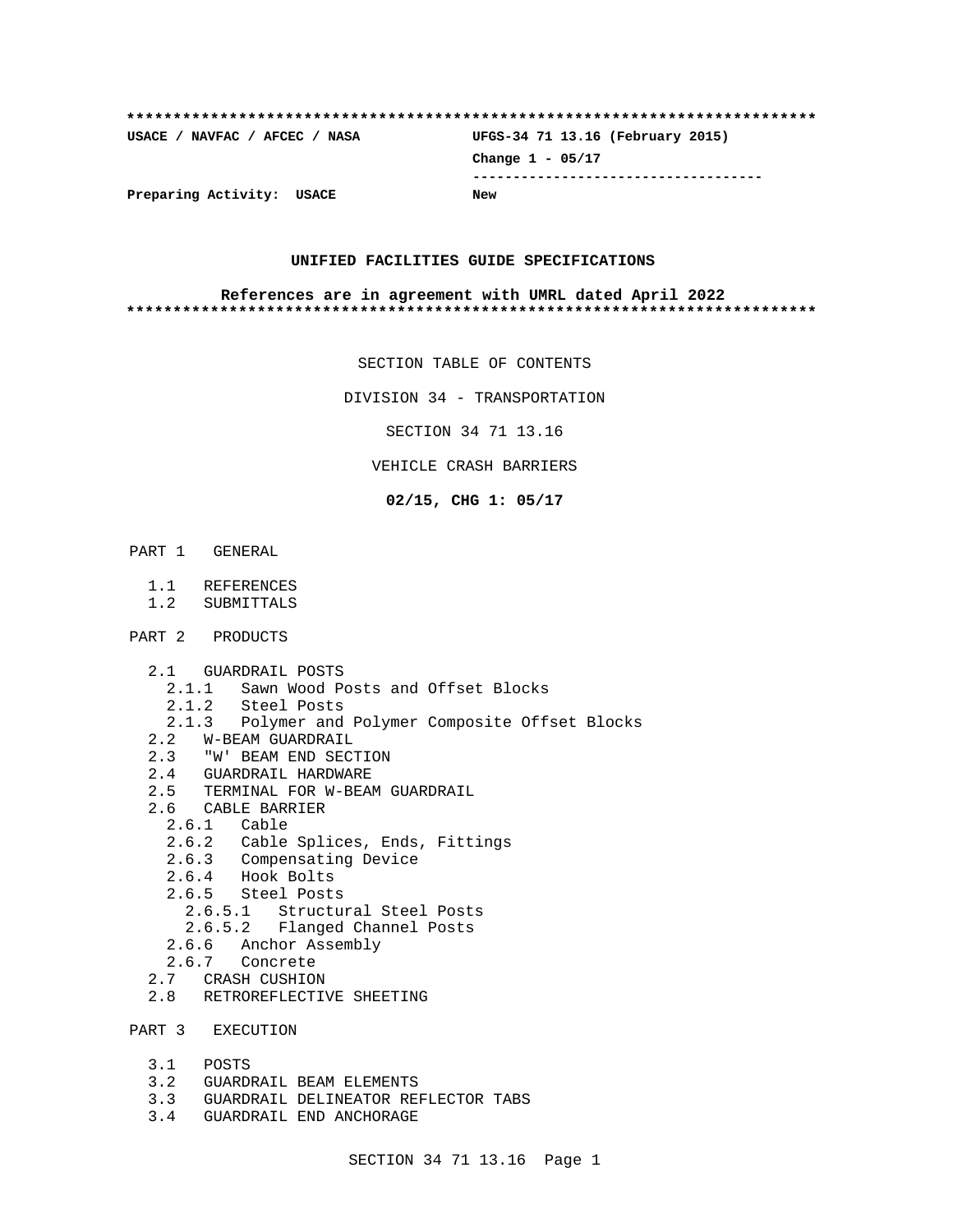- 3.5 THREE CABLE GUARDRAIL
	- 3.5.1 Posts
	- 3.5.2 Cable Splices, Compensating Devices and Turnbuckle Cable End Assemblies
	- 3.5.3 Pretension of Cable
- 3.6 CRASH CUSHION
- -- End of Section Table of Contents --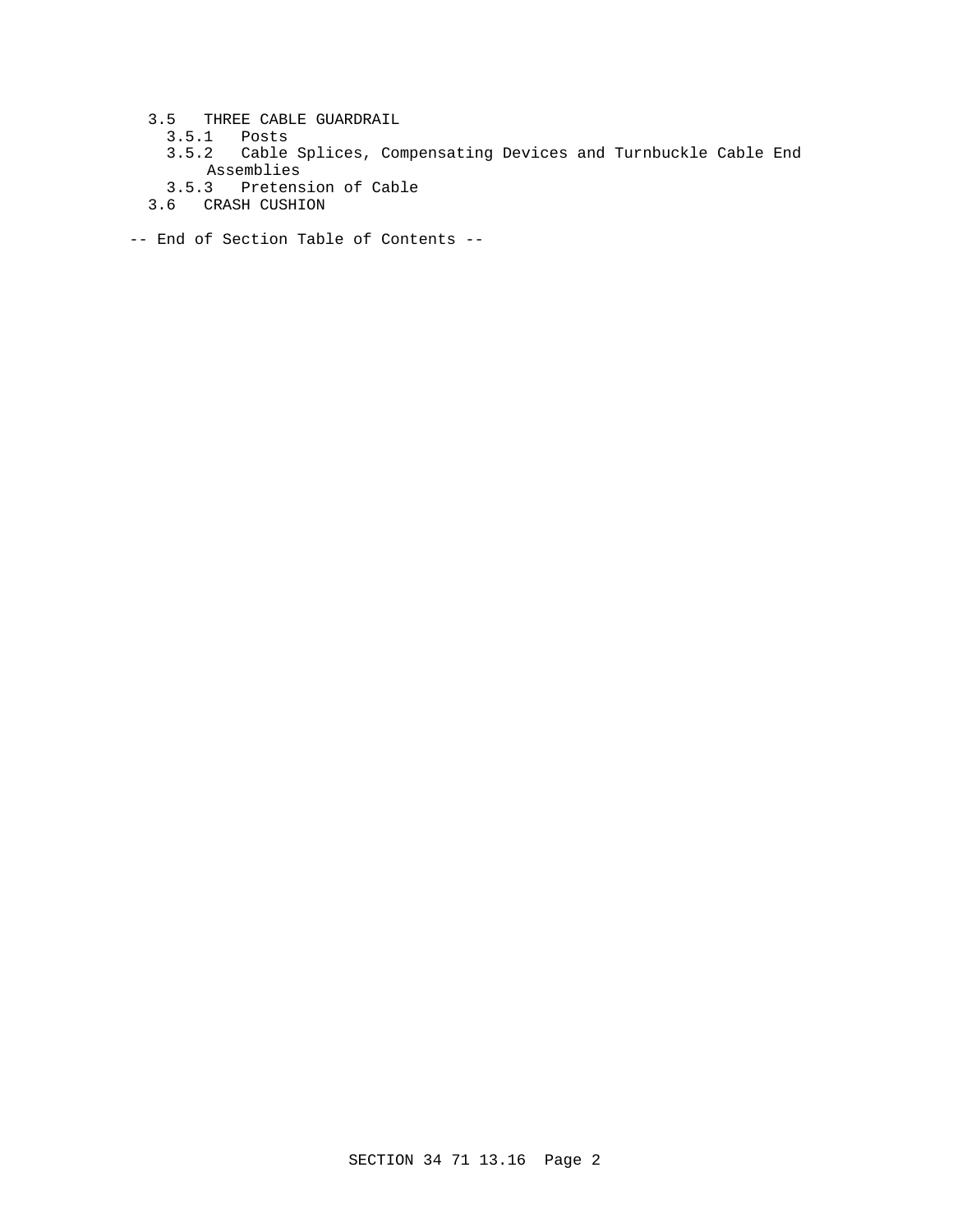USACE / NAVFAC / AFCEC / NASA UFGS-34 71 13.16 (February 2015) Change  $1 - 05/17$ --------------------------------------Preparing Activity: USACE **New** 

## UNIFIED FACILITIES GUIDE SPECIFICATIONS

References are in agreement with UMRL dated April 2022 

SECTION 34 71 13.16

VEHICLE CRASH BARRIERS 02/15, CHG 1: 05/17

NOTE: This guide specification covers the requirements for roadside barriers.

Adhere to UFC 1-300-02 Unified Facilities Guide Specifications (UFGS) Format Standard when editing this guide specification or preparing new project specification sections. Edit this quide specification for project specific requirements by adding, deleting, or revising text. For bracketed items, choose applicable item(s) or insert appropriate information.

Remove information and requirements not required in respective project, whether or not brackets are present.

Comments, suggestions and recommended changes for this guide specification are welcome and should be submitted as a Criteria Change Request (CCR). 

PART 1 GENERAL

### 1.1 REFERENCES

NOTE: This paragraph is used to list the publications cited in the text of the guide specification. The publications are referred to in the text by basic designation only and listed in this paragraph by organization, designation, date, and title.

Use the Reference Wizard's Check Reference feature when you add a Reference Identifier (RID) outside of the Section's Reference Article to automatically place the reference in the Reference Article. Also use the Reference Wizard's Check Reference feature to update the issue dates.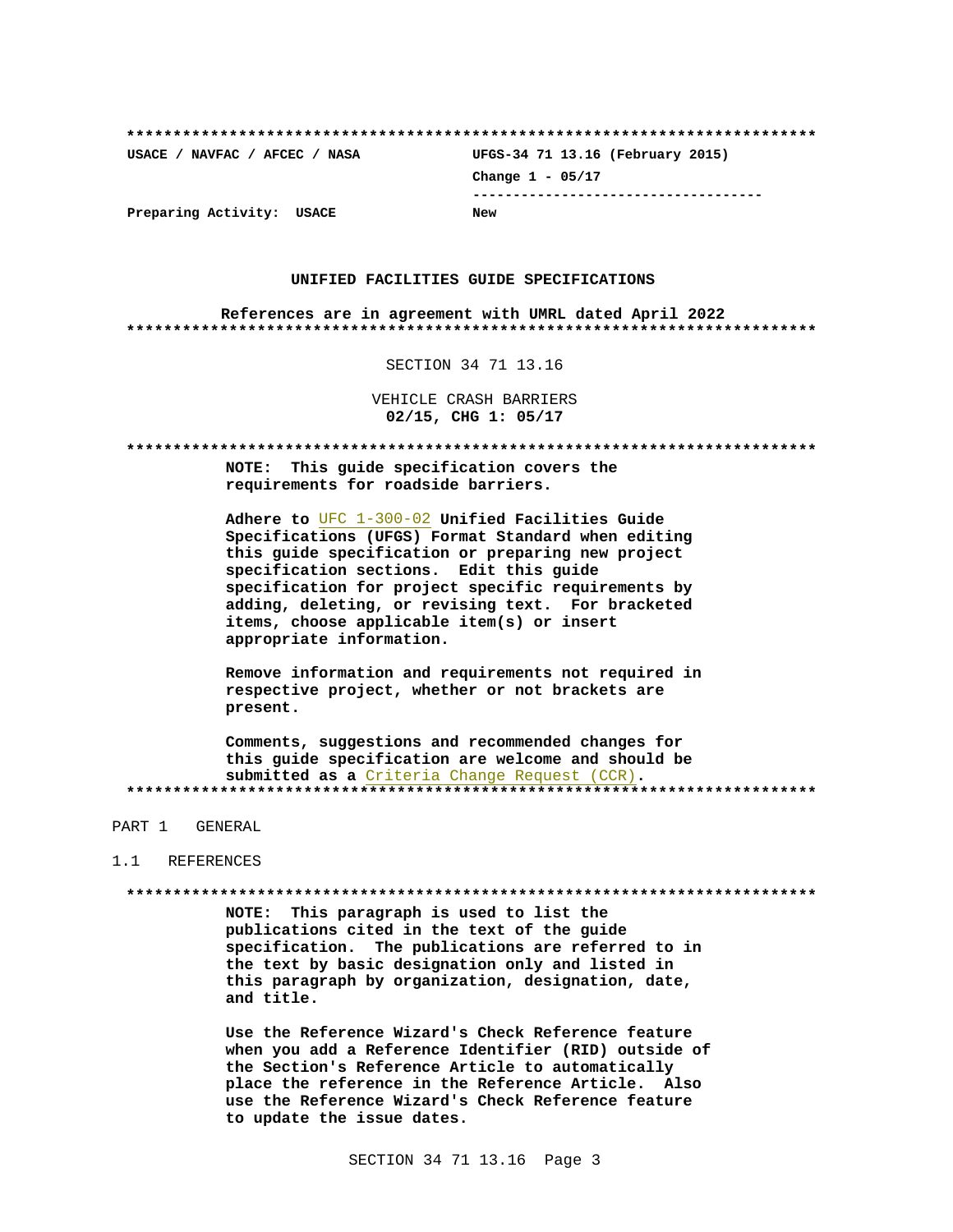**References not used in the text will automatically be deleted from this section of the project specification when you choose to reconcile references in the publish print process. \*\*\*\*\*\*\*\*\*\*\*\*\*\*\*\*\*\*\*\*\*\*\*\*\*\*\*\*\*\*\*\*\*\*\*\*\*\*\*\*\*\*\*\*\*\*\*\*\*\*\*\*\*\*\*\*\*\*\*\*\*\*\*\*\*\*\*\*\*\*\*\*\*\***

The publications listed below form a part of this specification to the extent referenced. The publications are referred to within the text by the basic designation only.

> AMERICAN ASSOCIATION OF STATE HIGHWAY AND TRANSPORTATION OFFICIALS (AASHTO)

> > Hardware - Second Edition

| AASHTO M 30  | (2002; R 2010) Standard Specification for<br>Zinc-Coated Steel Wire Rope and Fittings<br>for Highway Guardrail |
|--------------|----------------------------------------------------------------------------------------------------------------|
| AASHTO M 180 | (2012; R 2017) Standard Specification for<br>Corrugated Sheet Steel Beams for Highway<br>Guardrail             |
| AASHTO MASH  | (2016) Manual for Assessing Safety                                                                             |

ASTM INTERNATIONAL (ASTM)

| <b>ASTM A1</b>         | (2000; R 2018) Standard Specification for<br>Carbon Steel Tee Rails                                                                                            |
|------------------------|----------------------------------------------------------------------------------------------------------------------------------------------------------------|
| ASTM A27/A27M          | (2020) Standard Specification for Steel<br>Castings, Carbon, for General Application                                                                           |
| ASTM A36/A36M          | (2019) Standard Specification for Carbon<br>Structural Steel                                                                                                   |
| ASTM A47/A47M          | (1999; R 2018; E 2018) Standard<br>Specification for Ferritic Malleable Iron<br>Castings                                                                       |
| <b>ASTM A123/A123M</b> | (2017) Standard Specification for Zinc<br>(Hot-Dip Galvanized) Coatings on Iron and<br>Steel Products                                                          |
| <b>ASTM A153/A153M</b> | (2016a) Standard Specification for Zinc<br>Coating (Hot-Dip) on Iron and Steel<br>Hardware                                                                     |
| <b>ASTM A242/A242M</b> | (2013; R 2018) Standard Specification for<br>High-Strength Low-Alloy Structural Steel                                                                          |
| ASTM A307              | (2021) Standard Specification for Carbon<br>Steel Bolts, Studs, and Threaded Rod 60<br>000 PSI Tensile Strength                                                |
| ASTM A449              | (2014; R 2020) Standard Specification for<br>Hex Cap Screws, Bolts, and Studs, Steel,<br>Heat Treated, 120/105/90 ksi Minimum<br>Tensile Strength, General Use |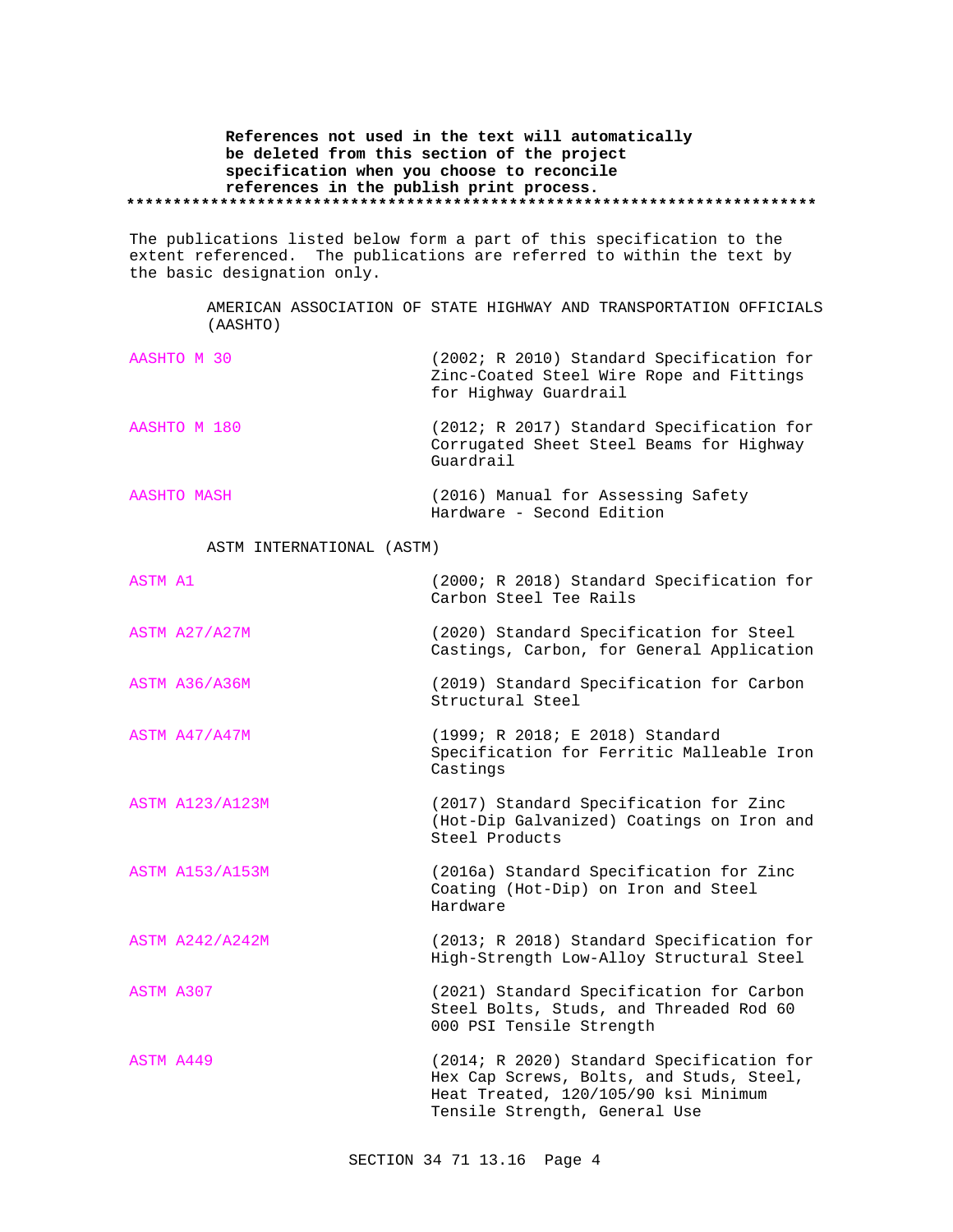| <b>ASTM A499</b> |                          | (2015, R 2020) Standard Specification for<br>Steel Bars and Shapes, Carbon Rolled from<br>"T" Rails                                                                                                                                                                       |
|------------------|--------------------------|---------------------------------------------------------------------------------------------------------------------------------------------------------------------------------------------------------------------------------------------------------------------------|
| ASTM A563        |                          | (2015) Standard Specification for Carbon<br>and Alloy Steel Nuts                                                                                                                                                                                                          |
|                  | ASTM A563M               | (2007; R 2013) Standard Specification for<br>Carbon and Alloy Steel Nuts (Metric)                                                                                                                                                                                         |
|                  | <b>ASTM A568/A568M</b>   | (2019a) Standard Specification for Steel,<br>Sheet, Carbon, Structural, and<br>High-Strength, Low-Alloy, Hot-Rolled and<br>Cold-Rolled, General Requirements for                                                                                                          |
|                  | <b>ASTM A588/A588M</b>   | (2019) Standard Specification for<br>High-Strength Low-Alloy Structural Steel,<br>up to 50 ksi [345 MPa] Minimum Yield<br>Point, with Atmospheric Corrosion<br>Resistance                                                                                                 |
|                  | <b>ASTM A615/A615M</b>   | (2020) Standard Specification for Deformed<br>and Plain Carbon-Steel Bars for Concrete<br>Reinforcement                                                                                                                                                                   |
|                  | <b>ASTM A706/A706M</b>   | (2016) Standard Specification for<br>Low-Alloy Steel Deformed and Plain Bars<br>for Concrete Reinforcement                                                                                                                                                                |
|                  | <b>ASTM A709/A709M</b>   | (2021) Standard Specification for<br>Structural Steel for Bridges                                                                                                                                                                                                         |
|                  | <b>ASTM A1035/A1035M</b> | (2020) Standard Specification for Deformed<br>and Plain, Low-carbon, Chromium, Steel<br>Bars for Concrete Reinforcement                                                                                                                                                   |
| ASTM B695        |                          | (2021) Standard Specification for Coatings<br>of Zinc Mechanically Deposited on Iron and<br>Steel                                                                                                                                                                         |
|                  | ASTM C94/C94M            | (2021b) Standard Specification for<br>Ready-Mixed Concrete                                                                                                                                                                                                                |
|                  | ASTM D4956               | (2013) Standard Specification for<br>Retroreflective Sheeting for Traffic<br>Control                                                                                                                                                                                      |
|                  | ASTM F3125/F3125M        | (2019) Standard Specification for High<br>Strength Structural Bolts and Assemblies,<br>Steel and Alloy Steel, Heat Treated, Inch<br>Dimensions 120 ksi and 150 ksi Minimum<br>Tensile Strength, and Metric Dimensions<br>830 MPa and 1040 MPa Minimum Tensile<br>Strength |

U.S. FEDERAL HIGHWAY ADMINISTRATION (FHWA)

| NCHRP 350 | (1993) Recommended Procedures for the |  |  |  |
|-----------|---------------------------------------|--|--|--|
|-----------|---------------------------------------|--|--|--|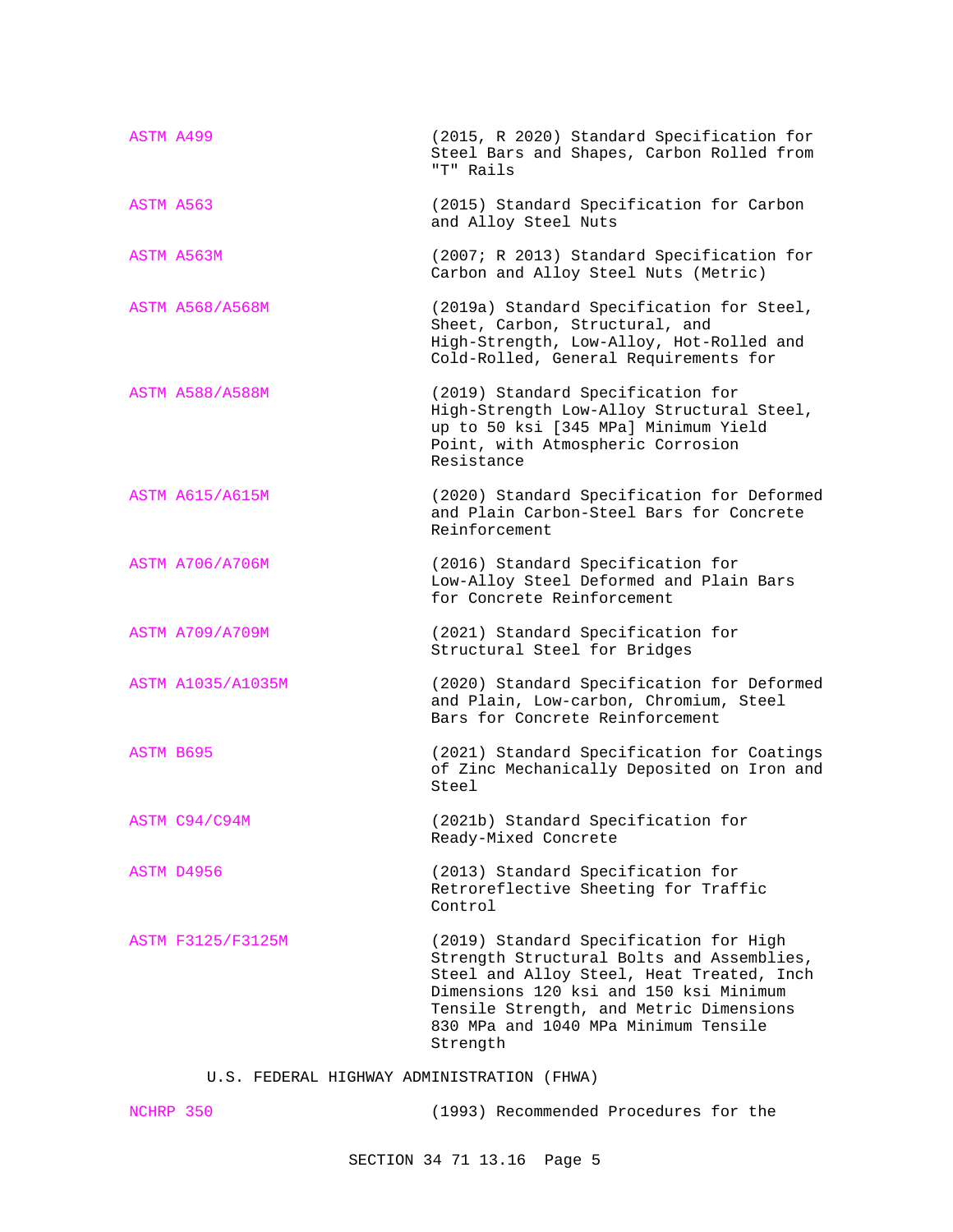Safety Performance Evaluation of Highway Features

### $1.2$ SUBMITTALS

### 

NOTE: Review submittal description (SD) definitions in Section 01 33 00 SUBMITTAL PROCEDURES and edit the following list, and corresponding submittal items in the text, to reflect only the submittals required for the project. The Guide Specification technical editors have classified those items that require Government approval, due to their complexity or criticality, with a "G." Generally, other submittal items can be reviewed by the Contractor's Quality Control System. Only add a "G" to an item, if the submittal is sufficiently important or complex in context of the project.

For Army projects, fill in the empty brackets following the "G" classification, with a code of up to three characters to indicate the approving authority. Codes for Army projects using the Resident Management System (RMS) are: "AE" for Architect-Engineer; "DO" for District Office (Engineering Division or other organization in the District Office); "AO" for Area Office; "RO" for Resident Office; and "PO" for Project Office. Codes following the "G" typically are not used for Navy, Air Force, and NASA projects.

The "S" classification indicates submittals required as proof of compliance for sustainability Guiding Principles Validation or Third Party Certification and as described in Section 01 33 00 SUBMITTAL PROCEDURES.

Choose the first bracketed item for Navy, Air Force and NASA projects, or choose the second bracketed item for Army projects. 

Government approval is required for submittals with a "G" or "S" classification. Submittals not having a "G" or "S" classification are [for Contractor Quality Control approval.][for information only. When used, a code following the "G" classification identifies the office that will review the submittal for the Government.] Submit the following in accordance with Section 01 33 00 SUBMITTAL PROCEDURES:

SD-03 Product Data

FHWA Acceptance Letter

SD-08 Manufacturer's Instructions

End Anchorage

Submit at least 14 days prior to installation.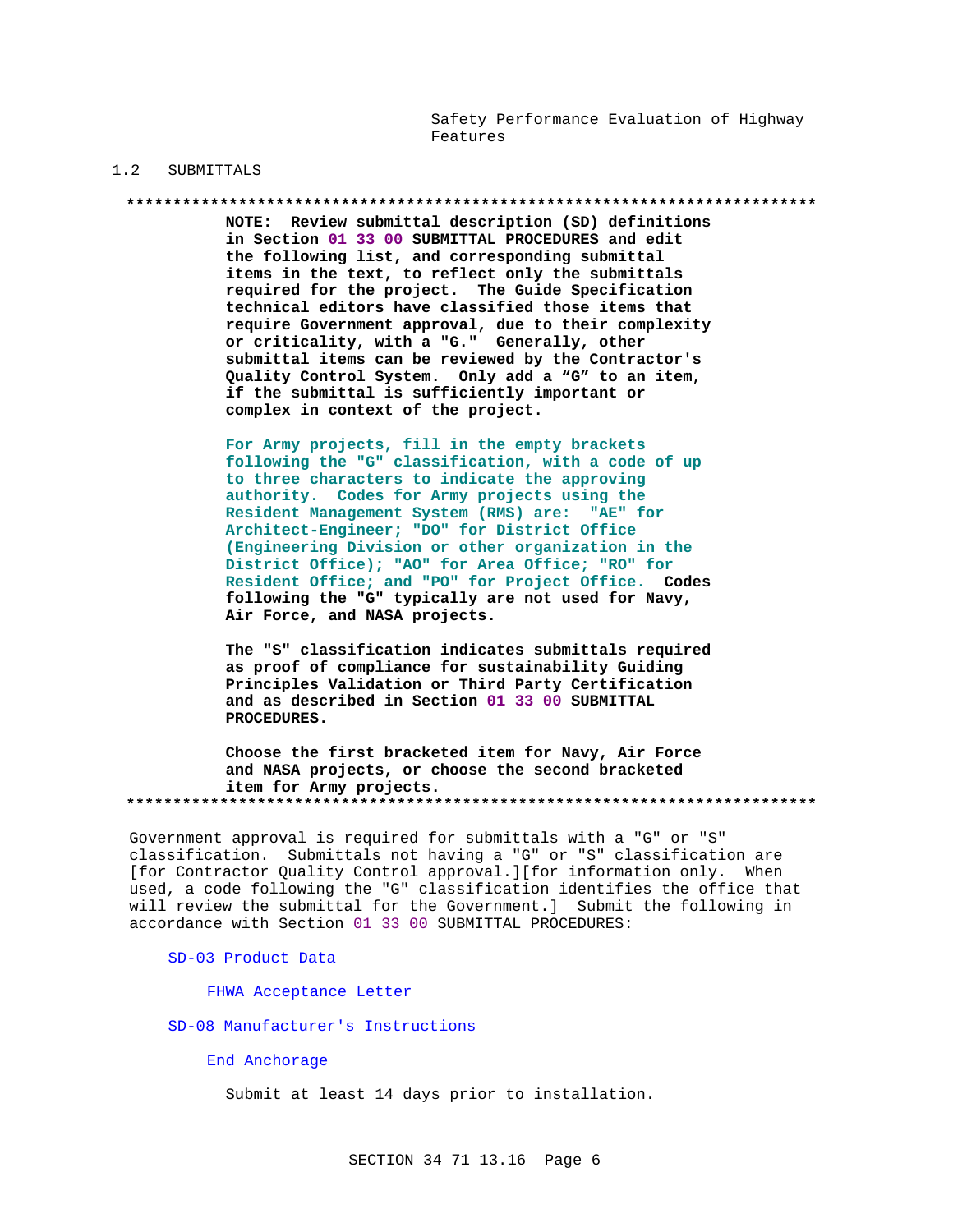## Crash Cushion

Submit at least 14 days prior to installation.

### PART 2 PRODUCTS

## 2.1 GUARDRAIL POSTS

Guardrail posts must be either wood or steel and of the dimensions indicated. Unless otherwise indicated, use only one type of post throughout the project.

#### Sawn Wood Posts and Offset Blocks  $2 \t1 \t1$

# NOTE: Include reference to applicable State DOT specification for wood posts and offset blocks.

Except as otherwise specified herein, provide wood posts and offset blocks as specified in [\_\_\_\_\_]. Posts and offset blocks must be of stress grade and capable of resisting a working stress of 11 MPa 1600 psi on the extreme fibers when subjected to bending. Posts and blocks must be double end trimmed with the mounting bolt hole in each being drilled 2 mm 1/16 inch oversize and within 13 mm 1/2 inch of the specified location on either side of the post or block. All wood posts and offset blocks must be rough, free of wane, squarecut, and fully sawn to the dimensions indicated. Drill post bolt holes before preservative treatment is applied. Unless otherwise approved, use only one preservative on the project.

### $2.1.2$ Steel Posts

Fabricate "H" beam sections from steel conforming to either ASTM A36/A36M, ASTM A588/A588M or ASTM A242/A242M and conforming to the size, weight and dimensions indicated. Use bolts must be of the diameters indicated. Bolts used with galvanized ASTM A36/A36M steel must conform to ASTM A307. ASTM F3125/F3125M, Type 3 bolts may be used with ASTM A588/A588M or ASTM A242/A242M steel without galvanizing. Galvanize bolts, posts, and all necessary hardware fabricated from ASTM A36/A36M steel in accordance with ASTM A123/A123M.

### $2.1.3$ Polymer and Polymer Composite Offset Blocks

Pprovide polymer and polymer composite offset blocks certified by the Federal Highway Administration (FHWA) to meet the requirements of either NCHRP 350 or AASHTO MASH. Submit a copy of the FHWA Acceptance Letter.

#### $2.2$ W-BEAM GUARDRAIL

Provide galvanized steel beam guard rail elements and fittings of the indicated design and details. The finished steel beam elements must be Class A (base metal nominal thickness 2.67 mm 0.105 inch and conform to the requirements of AASHTO M 180. Galvanizing of steel beam elements must be Type 1 (zinc coated 550 grams per square meter 1.80 ounces per square foot, minimum single spot) and must conform to the requirements of AASHTO M 180.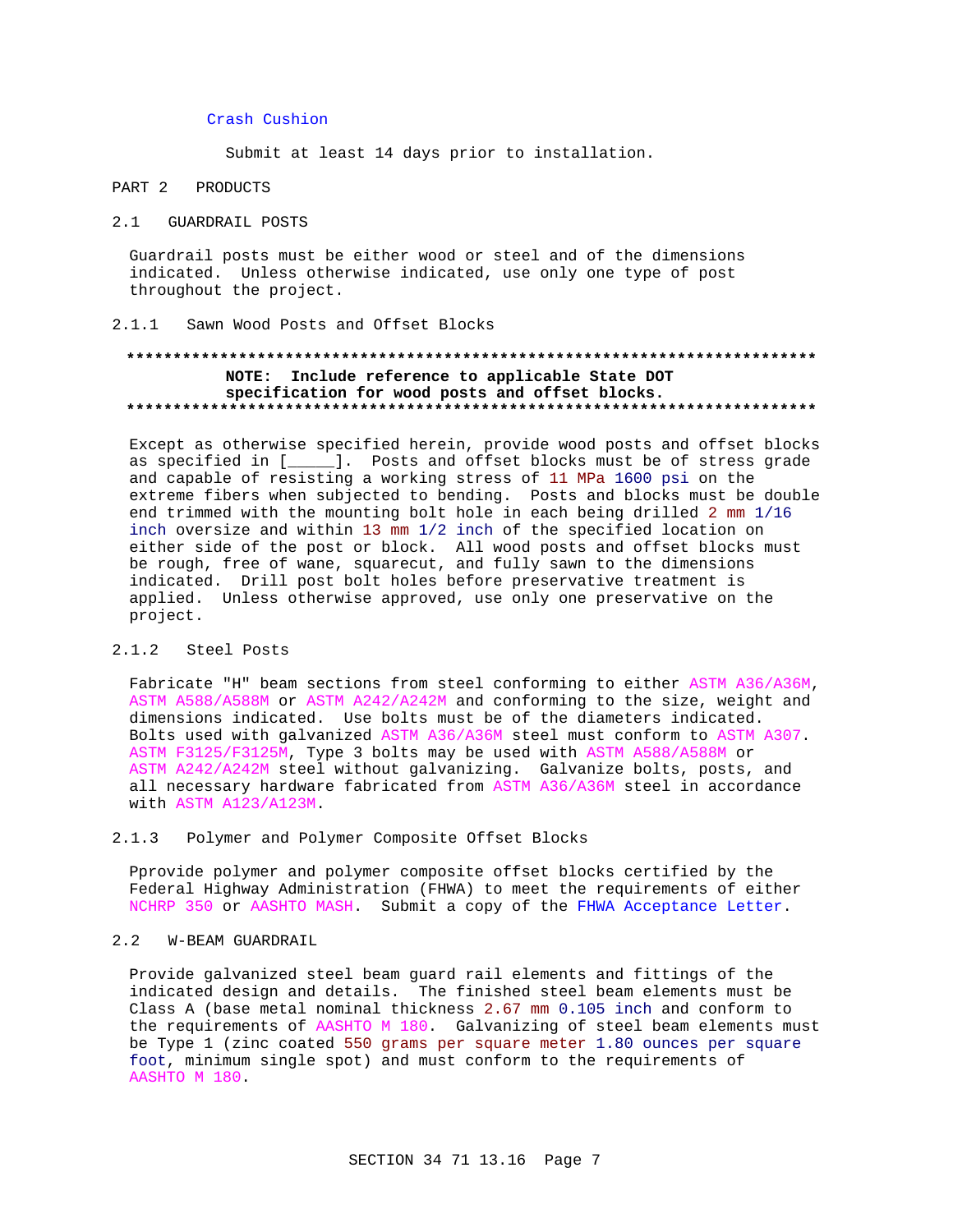## 2.3 "W' BEAM END SECTION

Provide "W" beam end sections of the same or greater thickness of metal and the same type as the beam to which it is attached.

## 2.4 GUARDRAIL HARDWARE

All fittings (bolts, nuts, washers, etc.) for guardrail must conform to the requirements of AASHTO M 180.

| Bolt Use                                    | Bolt Size and Configuration                 |                                                                                                              |
|---------------------------------------------|---------------------------------------------|--------------------------------------------------------------------------------------------------------------|
| Rival Splices                               | 16 mm $5/8$ inch<br>diameter                | Button head type with oval shoulder<br>conforming to alternative No. 1 or 2<br>configuration of AASHTO M 180 |
| Fastening Rail to Steel<br>or Timber Blocks | 16 mm $5/8$ inch<br>diameter                | Button head type with oval shoulder<br>conforming to alternative No. 1 or 2<br>configuration of AASHTO M 180 |
| Rail Splices                                | 35 mm 1.25 inches<br>long                   |                                                                                                              |
| Fastening Rail to Steel<br>Block            | 50 mm 2 inches<br>long                      | Minimum thread length of 45 mm 1.5 inches                                                                    |
| Fastening Rail to<br>Timber Block and Post  | $460$ mm $18$ inches<br>long                | Minimum thread length of 100 mm 2.5 inches                                                                   |
| Fastening Steel Block<br>to Post            | $50 \text{ mm } 1.5 \text{ inches}$<br>long | 16 mm 5/8 inch diameter hex head type                                                                        |

## 2.5 TERMINAL FOR W-BEAM GUARDRAIL

### **\*\*\*\*\*\*\*\*\*\*\*\*\*\*\*\*\*\*\*\*\*\*\*\*\*\*\*\*\*\*\*\*\*\*\*\*\*\*\*\*\*\*\*\*\*\*\*\*\*\*\*\*\*\*\*\*\*\*\*\*\*\*\*\*\*\*\*\*\*\*\*\*\*\***

**NOTE: Guardrail terminals must meet the crashworthiness criteria of NCHRP 350 or the Manual for Assessing Safety of Hardware (MASH). FHWA acceptance letters for various end treatments are available on the FHWA Safety Program webpage.**

**TL-1, TL-2 and TL-3 are conducted at speeds of 50 km/h, 70 km/h, and 100 km/h respectively. The tests conducted depend on whether the terminal is a gating or nongating device. A gating device is one designed to allow controlled penetration of the vehicle when impacted between the end and the beginning of the length of need of the device. A nongating device is designed to contain and redirect a vehicle when impacted downstream from the end of the device.**

**\*\*\*\*\*\*\*\*\*\*\*\*\*\*\*\*\*\*\*\*\*\*\*\*\*\*\*\*\*\*\*\*\*\*\*\*\*\*\*\*\*\*\*\*\*\*\*\*\*\*\*\*\*\*\*\*\*\*\*\*\*\*\*\*\*\*\*\*\*\*\*\*\*\***

Provide a [flared] [Eccentric Loader Terminal (ELT)] [Modified Eccentric Loader Terminal (SRT)] [Flared Energy-Absorbing Terminal (FLEAT)] [Slotted Rail Terminal (SRT-350)] [tangent] [Extruder Terminal (ET-Plus)] [Sequential Kinking Terminal (SKT-350)] terminal for w-beam guardrail. Provide terminal certified by the Federal Highway Administration (FHWA) to meet the requirements for Test Level [2] [3] of NCHRP 350 or AASHTO MASH. Submit a copy of the FHWA Acceptance Letter.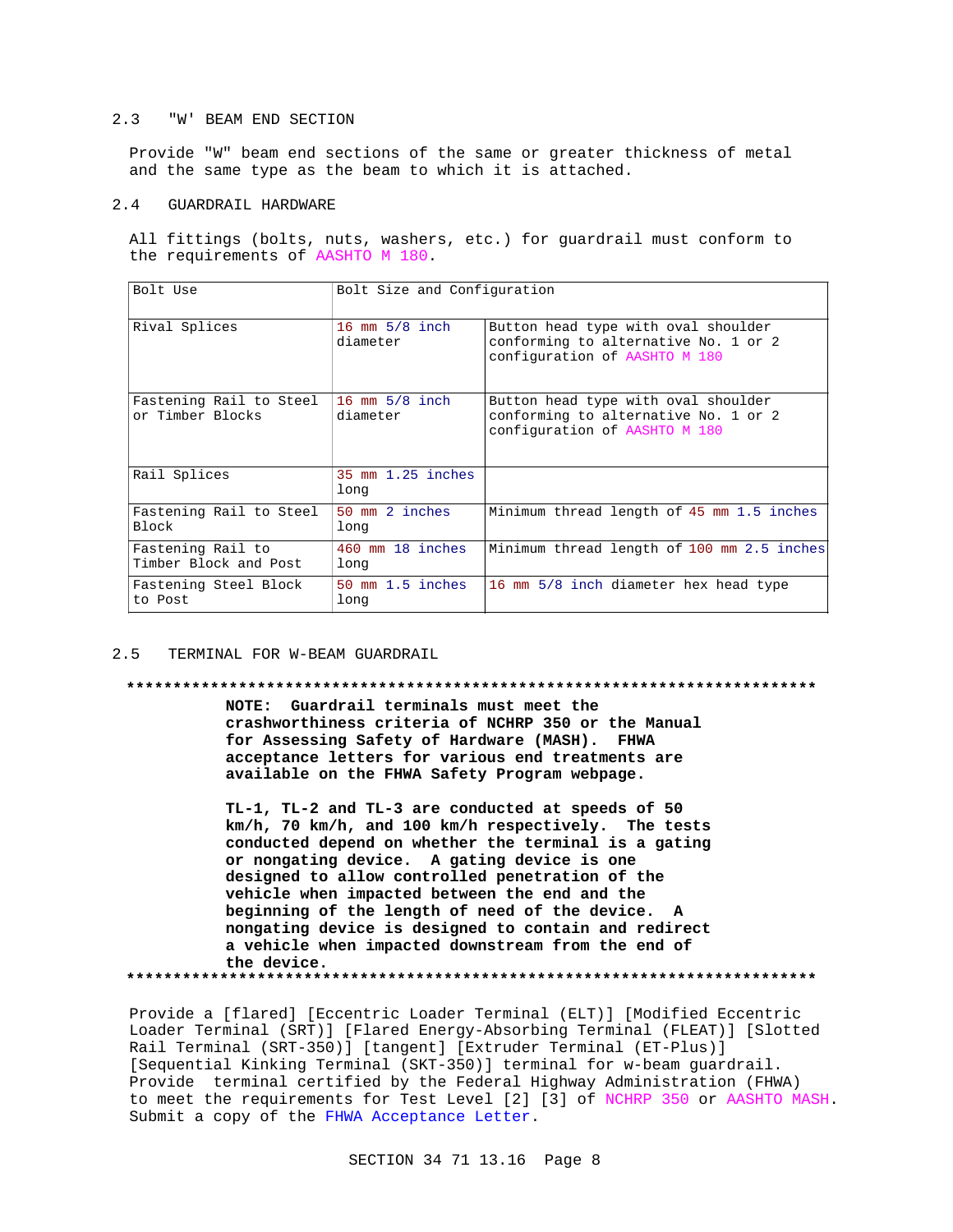## 2.6 CABLE BARRIER

# **\*\*\*\*\*\*\*\*\*\*\*\*\*\*\*\*\*\*\*\*\*\*\*\*\*\*\*\*\*\*\*\*\*\*\*\*\*\*\*\*\*\*\*\*\*\*\*\*\*\*\*\*\*\*\*\*\*\*\*\*\*\*\*\*\*\*\*\*\*\*\*\*\*\* NOTE: See the AASHTO "Roadside Design Guide" and NCHRP Report 711 "Guidance for the Selection, Use, and Maintenance of Cable Barrier Systems" for information on cable barrier systems. \*\*\*\*\*\*\*\*\*\*\*\*\*\*\*\*\*\*\*\*\*\*\*\*\*\*\*\*\*\*\*\*\*\*\*\*\*\*\*\*\*\*\*\*\*\*\*\*\*\*\*\*\*\*\*\*\*\*\*\*\*\*\*\*\*\*\*\*\*\*\*\*\*\***

2.6.1 Cable

Provide 19 mm 3/4 inch, Type I, Class A coating in accordance with AASHTO M 30.

# 2.6.2 Cable Splices, Ends, Fittings

Design cable splices and ends capable of developing the full breaking strength of the cable (110 kN) (25,000 lbs). Cable ends must be cast steel or malleable iron. Cable wedges must be malleable iron and not be galvanized. Conform cast steel fittings to ASTM A27/A27M, grade 485-250 70-36. Conform maleable iron fittings to ASTM A47/A47M. Galvanize cable splices, ends, and fittings in accordance with ASTM A123/A123M.

2.6.3 Compensating Device

Provide compensating devices with a spring rate of 78.8 newtons 450 lbs plus or minus 8.8 newtons 50 lbs per millimeter inch and a minimum total available travel of 150 mm 6 inches. Galvanize all parts in accordance with ASTM A153/A153M.

2.6.4 Hook Bolts

Provide hook bolts conforming to ASTM A307 Grade A with a tensile strength of 400 MPa 60 ksi and a yield strength of 240 MPa 36 ksi. Provide corrosion-resistant bolts manufactured from ASTM F3125/F3125M Type 3 material, with a tensile strength of 830 MPa 120 ksi and a yield strength of 660 MPA 92 ksi. Hook bolts must develop an ultimate pull open strength, applied in a direction normal to the longitudinal axis of the post, from 2 to 4.5 kN 500 to 1000 pounds. Use galvanized nuts conforming to ASTM A563M Class 5 ASTM A563 Grade A. Use corrosion-resistant nuts conforming to ASTM A563M Grade 8S3 ASTM A563 Grade C3. Finish galvanized bolts and nuts according to ASTM A153/A153M for Class C or ASTM B695 for Class 50. If galvanized, overlap the threads as specified in ASTM A563M ASTM A563.

### 2.6.5 Steel Posts

# **\*\*\*\*\*\*\*\*\*\*\*\*\*\*\*\*\*\*\*\*\*\*\*\*\*\*\*\*\*\*\*\*\*\*\*\*\*\*\*\*\*\*\*\*\*\*\*\*\*\*\*\*\*\*\*\*\*\*\*\*\*\*\*\*\*\*\*\*\*\*\*\*\*\* NOTE: Cable guardrail designs typically include either structural steel I beam posts or flanged channel steel posts. \*\*\*\*\*\*\*\*\*\*\*\*\*\*\*\*\*\*\*\*\*\*\*\*\*\*\*\*\*\*\*\*\*\*\*\*\*\*\*\*\*\*\*\*\*\*\*\*\*\*\*\*\*\*\*\*\*\*\*\*\*\*\*\*\*\*\*\*\*\*\*\*\*\***

## 2.6.5.1 Structural Steel Posts

Provide structural steel posts and anchor plates conforming to ASTM A36/A36M. Galvanize in accordance with ASTM A123/A123M.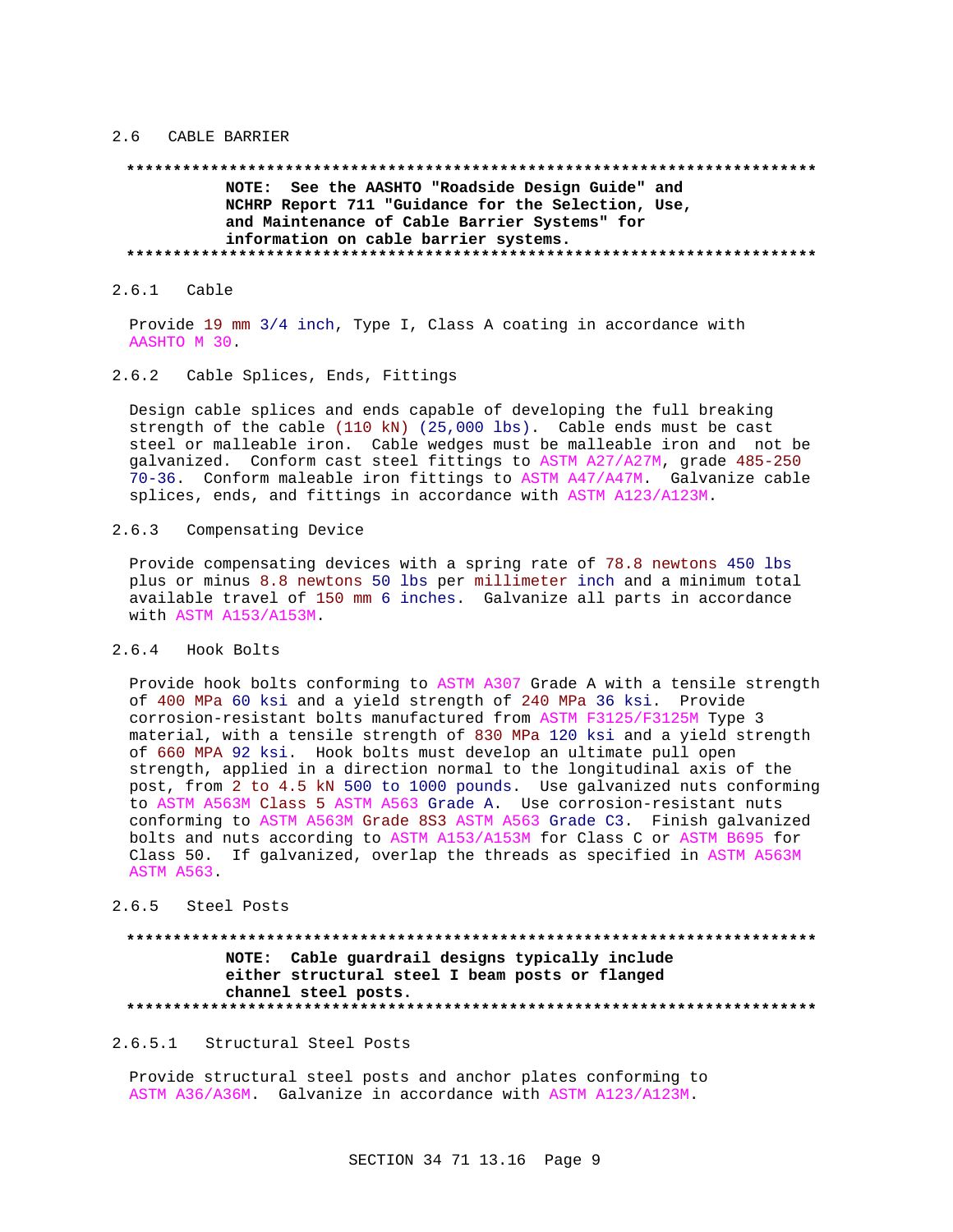# 2.6.5.2 Flanged Channel Posts

Fabricate flanged channel posts from rerolled rail steel bars conforming to ASTM A499, Grade 415 60 except that the minimum yield strength must be 480 Mpa 70,000 psi. The post must meet the chemical properties of ASTM A1 for rails 44.56 kg/m 30 pounds per foot and heavier.

## 2.6.6 Anchor Assembly

# **\*\*\*\*\*\*\*\*\*\*\*\*\*\*\*\*\*\*\*\*\*\*\*\*\*\*\*\*\*\*\*\*\*\*\*\*\*\*\*\*\*\*\*\*\*\*\*\*\*\*\*\*\*\*\*\*\*\*\*\*\*\*\*\*\*\*\*\*\*\*\*\*\*\* NOTE: Cable is typically anchored to a concrete foundation with steel rods or hook or J bolts. \*\*\*\*\*\*\*\*\*\*\*\*\*\*\*\*\*\*\*\*\*\*\*\*\*\*\*\*\*\*\*\*\*\*\*\*\*\*\*\*\*\*\*\*\*\*\*\*\*\*\*\*\*\*\*\*\*\*\*\*\*\*\*\*\*\*\*\*\*\*\*\*\*\***

Provide steel cable anchor brackets conforming to ASTM A709/A709M Grade 250 36 or ASTM A36/A36M.[ Provide anchor posts and anchor post plates conforming to ASTM A36/A36M.] Galvanize cable anchor brackets[, anchor posts, and anchor post plates] after fabrication in accordance with ASTM A123/A123M. Provide steel [rods] [hook or J bolts] conforming to ASTM A449 or ASTM A568/A568M and galvanize the top 150 mm 6 inches in accordance with ASTM A123/A123M. Provide hex nuts conforming to ASTM A563M ASTM A563.

# 2.6.7 Concrete

ASTM C94/C94M, using 19 mm 3/4 inch maximum aggregate, and having minimum compressive strength of 28 MPa 4000 psi at 28 days. Reinforcing steel must be deformed bars conforming to ASTM A615/A615M, ASTM A706/A706M, or ASTM A1035/A1035M grade 280 40.

## 2.7 CRASH CUSHION

Provide redirective, non-gating, bi-directional type crash cushion as indicated. Crash cushion must be certified by the Federal Highway Administration (FHWA) to meet the requirements for Test Level [2] [3] of NCHRP 350 or AASHTO MASH. Submit a copy of the FHWA Acceptance Letter.

### 2.8 RETROREFLECTIVE SHEETING

Provide retroreflective sheeting conforming to ASTM D4956, Type III, IV, V, VII, VIII, IX or XI. All retroreflective sheeting must have a precoated adhesive which will permanently adhere to the metal surface.

## PART 3 EXECUTION

## 3.1 POSTS

Posts may be placed by driving or by setting in excavated holes. Post holes for guardrail posts must be round and at least 100 mm 4 inches larger, in diameter, than the greater dimensions (not the diagonal) of the posts, and must be backfilled around the posts with material removed or other suitable soil, placed in lifts not exceeding 100 mm 4 inches, each lift thoroughly tamped. When placed by driving, drive the posts plumb, to the depth and in the position indicated. Remove posts which are broomed, split or damaged in any other way and replace with a sound post. Carry on driving operations in such manner that nearby structures, shoulders, or pavements are not damaged. Cuts and abrasions in preservative-treated posts and blocks must have the newly exposed surfaces treated with at least three applications of the same type of preservative with which the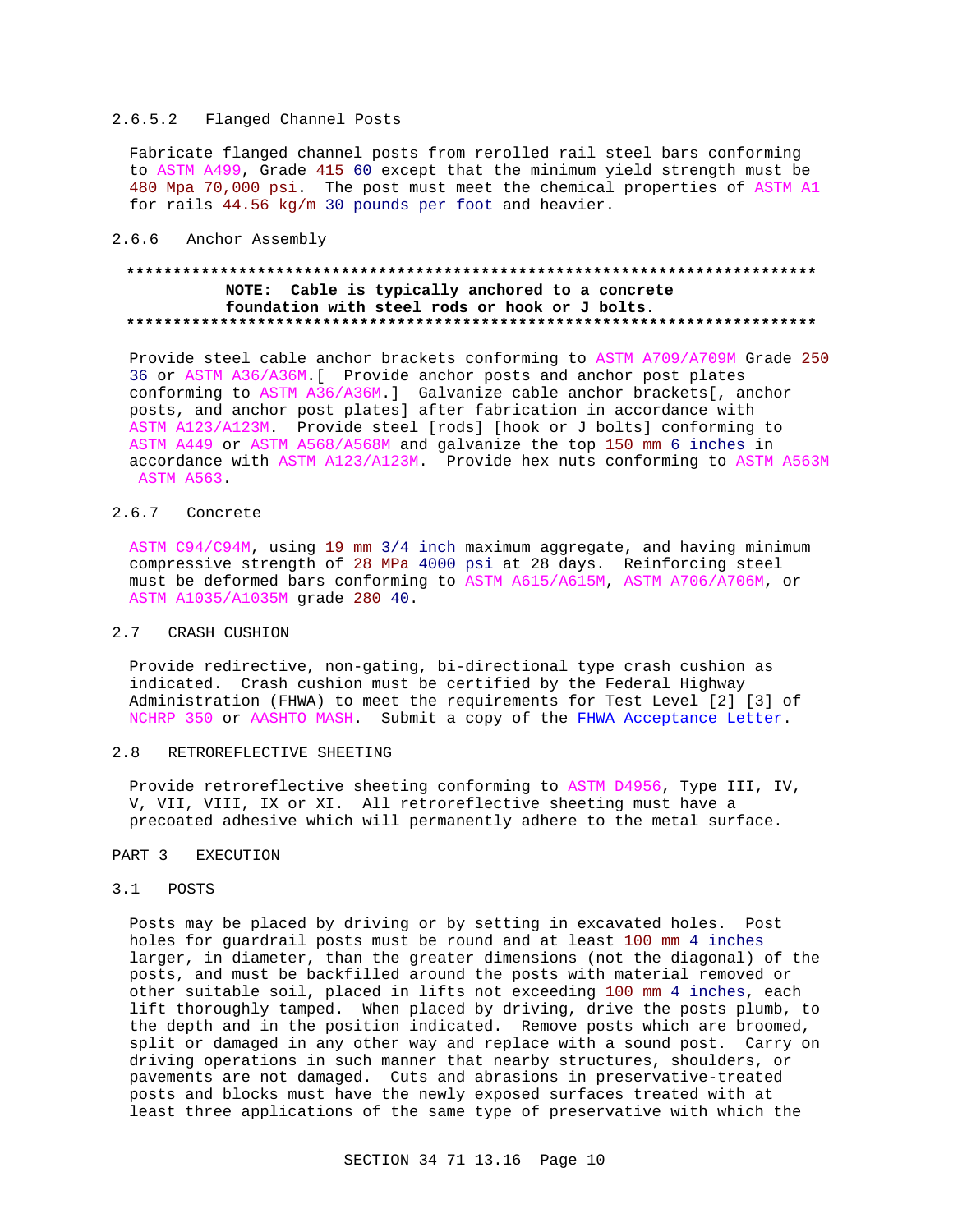material was originally treated. Each application must be reasonably dry before the succeeding coat is applied. At the time a timber post is installed, any seasoning check which extends the full length of the piece cannot exceed 6 mm 1/4 inch in width. Adjust posts used for vertical transition in length so that a minimum of 1550 mm 60 inches will be buried. Where guardrail cross buried structures and 1550 mm 60 inches of bury is not obtainable, install the guardrail post as deep as possible and with a 610 mm 24 inch diameter concrete encasement for the full depth of bury.

#### $3.2$ GUARDRAIL BEAM ELEMENTS

Place and fasten the beam elements, fittings, and other parts of the guardrail as indicated. Erect the elements to produce a smooth, even rail, closely conforming to a line and grade parallel to the pavement. Bolt the beam elements to each post, and make splices by lapping in the direction of traffic. Splice only at posts. Where the rail is on a curve, the beams at the splice must make contact throughout the area of the splice, forming a continuous beam before erection. On curves of 45 m 150 foot radius or less, install shop bent beam elements, bent to the radius indicated. Tighten all bolts in the finished rail.

### GUARDRAIL DELINEATOR REFLECTOR TABS  $3.3$

# NOTE: This paragraph is applicable for metal guardrail delineator tabs with retroreflective sheeting. Delete paragraph if other types of delineators are used.

Clean, degrease and etch the face of metal tabs using methods recommended by the retroreflective sheeting manufacturer. After cleaning and degreasing, apply retroreflective sheeting material to the metal tabs as recommended by the manufacturer. Perform shearing, cutting and punching prior to preparing the blanks for application of reflective material.

#### $3.4$ GUARDRAIL END ANCHORAGE

Install flared and non-flared end anchorages in accordance with the manufacturer's instructions. Submit a copy of the manufacturer's end anchorage installation instructions prior to installation.

### $3.5$ THREE CABLE GUARDRAIL

# $3.5.1$  Posts

Set all posts plumb and firm and spaced as indicated. Posts may be power driven or set by hand. Protect the top of steel posts by a suitable driving cap if power driven.

Cable Splices, Compensating Devices and Turnbuckle Cable End  $3.5.2$ Assemblies

Stagger cable splices. Provide a minimum of 6 m 20 feet between any pair. Provide a minimum of 30 m 100 feet between cable splices on the same cable. For length of cable runs up to 305 m 1000 feet, use a compensating device on one end and a turnbuckle on the other end of each individual cable. For length of cable runs from 305 m 1000 feet to 610 m